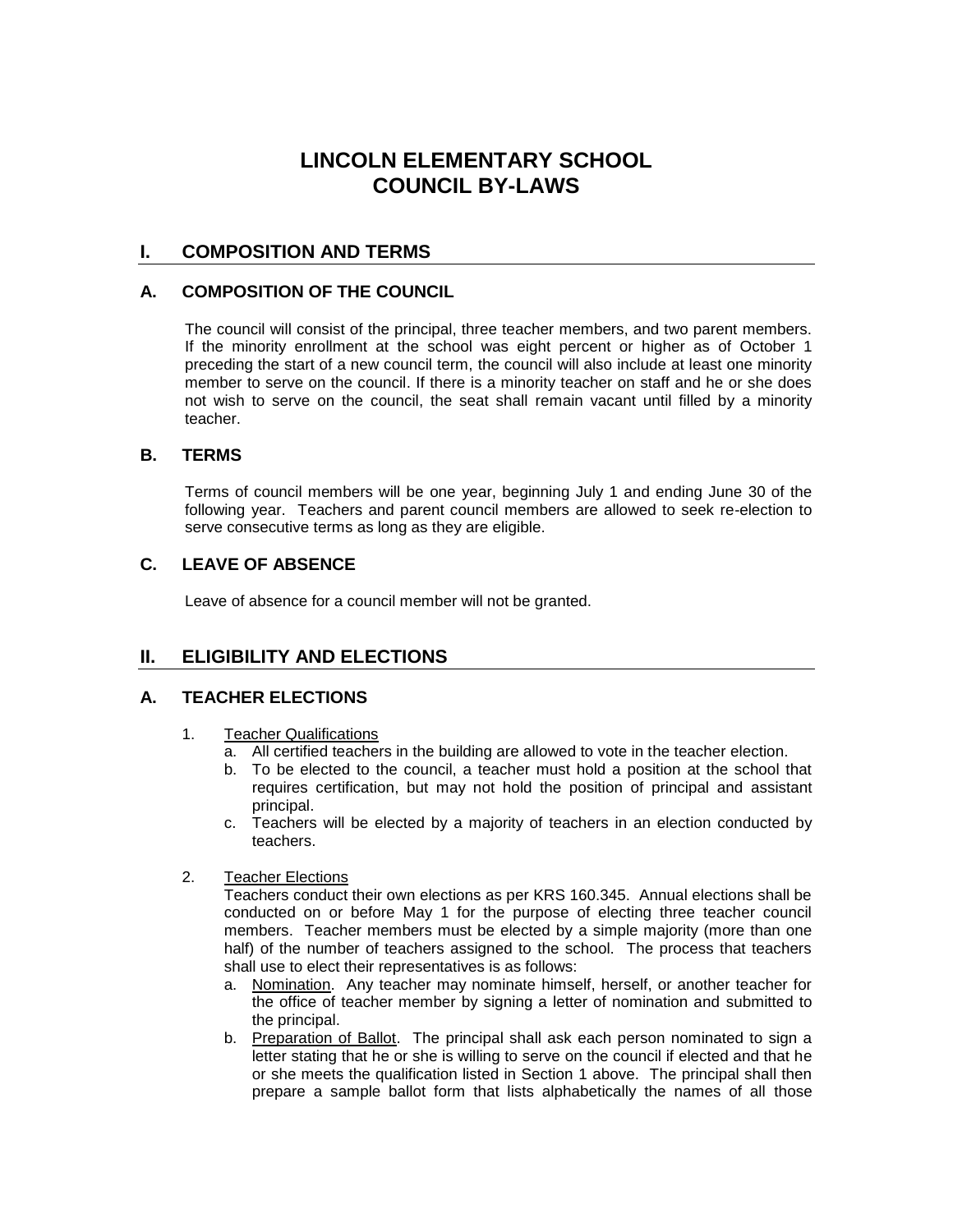nominated, willing, and eligible to serve and then distribute that sample ballot to all teachers at the school no later than one week prior to the actual election.

- c. Elections. Teacher members shall be elected on or before May 1. At the time of the election, all teachers shall convene in a room designated by the principal. Each teacher shall be given a ballot listing the same names as were found on the sample ballot and shall vote for the number of seats that will be vacated. The principal shall appoint two teachers and one central office representative to collect the ballots and count them. Once the ballots are counted, the principal will announce the results prior to the teachers adjourning. Any person or persons receiving a simple majority (more than half) shall serve as a council member for the term selected.
- d. Procedures If A Majority Is Not Received. If fewer candidates receive a majority of votes than the number needed to fill the open seats, the person getting the fewest number of votes shall be removed from the ballot, and the teachers shall vote again for the number of persons needed to fill the remaining vacancies. Any person receiving a majority of votes shall be deemed elected. This process of removing one name shall be repeated as often as necessary to elect candidates by majority to all open positions.

# **B. PARENT ELECTIONS**

1. Role of Parent-Teacher Organization

Parents conduct their own elections as per KRS 160.345. The school's largest parent-teacher organization will conduct the election. If no parent-teacher organization exists, the largest group of parents formed for this purpose will run the election.

2. Parent Qualifications

A "parent" means a parent, stepparent, or foster parent. Guardians also qualify as parents if the student lives with them and they have a court order giving them legal custody. A parent council member will be the parent of a student pre-registered to attend the school during the parent's term of council service. Three groups of people may **not** serve on the council as parent representatives:

- a. Employees of Lincoln Elementary School or their relatives (mother, father, brother, sister, son, daughter, husband, wife, aunt, uncle, or in-laws).
- b. Employees in the district administrative offices or their relatives (mother, father, brother, sister, son, daughter, husband, wife, aunt, uncle, or their in-laws).
- c. Members of the Board of Education or their spouses.
- 3. Parent Elections

Annual elections shall be conducted on or before May 1 by the largest parent organization formed for the purpose of electing two parent council members. A representative of the organization will notify the principal in writing of the two parents elected within 24 hours of the final vote.

### **C. MINORITY REPRESENTATION**

- 1. A minority parent and an additional teacher will be elected, if the council formed (including the principal) after both teacher and parent elections does not have a minority member, **and** the school had eight percent or greater enrollment of minority students as of the previous October 1.
- 2. Minority members must be American Indian; Alaskan native; African American; Hispanic, including persons of Mexican, Puerto Rican, Cuban, and Central or South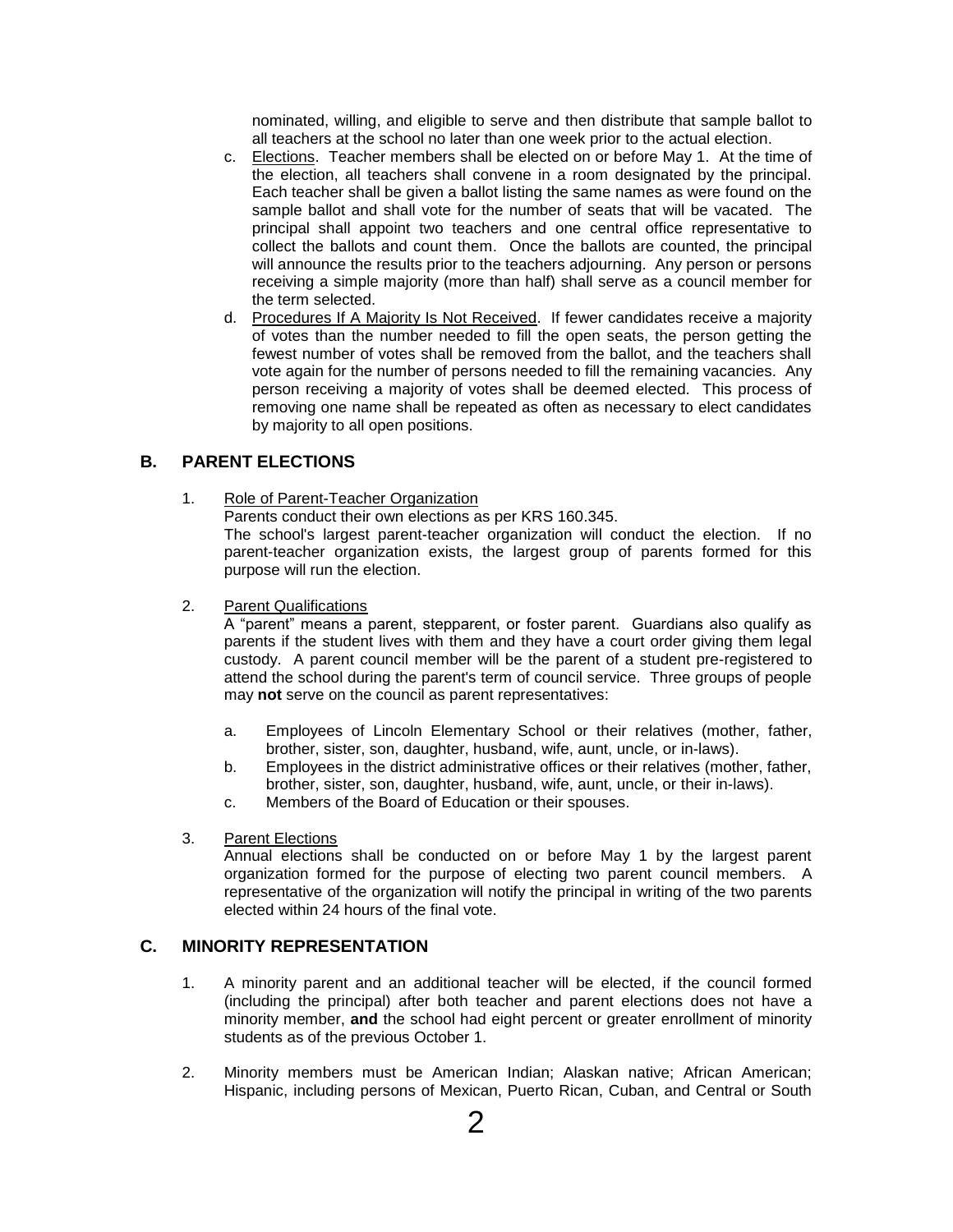American origin; Pacific Islander; or other ethnic group underrepresented in the school.

- 3. The principal will be responsible for organizing the minority parent and teacher elections as follows:
	- a. Following the general elections, if a minority member was not elected, the principal will organize a special election to elect a minority parent to the council. This election will be organized no sooner than ten and no later than twenty school days after the election (teacher or parent) which came last. The principal will notify all parents of the date, time, and location of the election. The notice will call for nominations of minority parents for the ballot. Minority parents for this ballot must meet the qualifications for parent members as outlined in subsection B of this section. At the election, parents may nominate additional minority candidates. The candidate receiving the most votes will be elected. In the event of a tie vote, a run-off will be held.
	- b. Following the general elections, if a minority member was not elected, the Principal will call a meeting of all teachers in the building. This meeting will be called within seven school days after whichever election (teacher or parent) came last. The teachers will elect one minority teacher to serve as an additional teacher member on the council. If there are no minority teachers who are members of the faculty an additional non-minority teacher will be elected. If there are minority teachers on the faculty, but they decline to serve, then no additional teacher will be elected. The seat shall remain vacant until filled by a minority teacher. The election will be conducted using the procedures listed in subsection A of this section.

## **D. VACANCIES DURING A TERM OF OFFICE**

1. Notice of Vacancy

When either a teacher or parent vacancy occurs in the middle of a term, a new member will be elected to complete that term. The principal will post a notice in the faculty workroom and in a place readily accessible to parents stating that there is a vacancy and including the text of this subsection of the bylaws. The principal will also communicate this information to the president of the parent-teacher organization. These steps will be taken within one school day after the principal learns of the vacancy.

- 2. Election to Fill a Teacher Member Vacancy Within ten school days of the vacancy, the principal will use the procedures established to conduct a teacher election to fill the vacancy.
- 3. Election to Fill a Parent Member Vacancy The principal will call an election to be held no less than ten or no more than twenty school days after the vacancy occurs. The procedures described in subsection B of this section will be used.
- 4. Election to Replace a Minority Parent Member The principal will implement the procedures described in subsection C of this section.
- 5. Election to Replace an Additional Teacher Member The principal will implement the procedures described in subsection C of this section.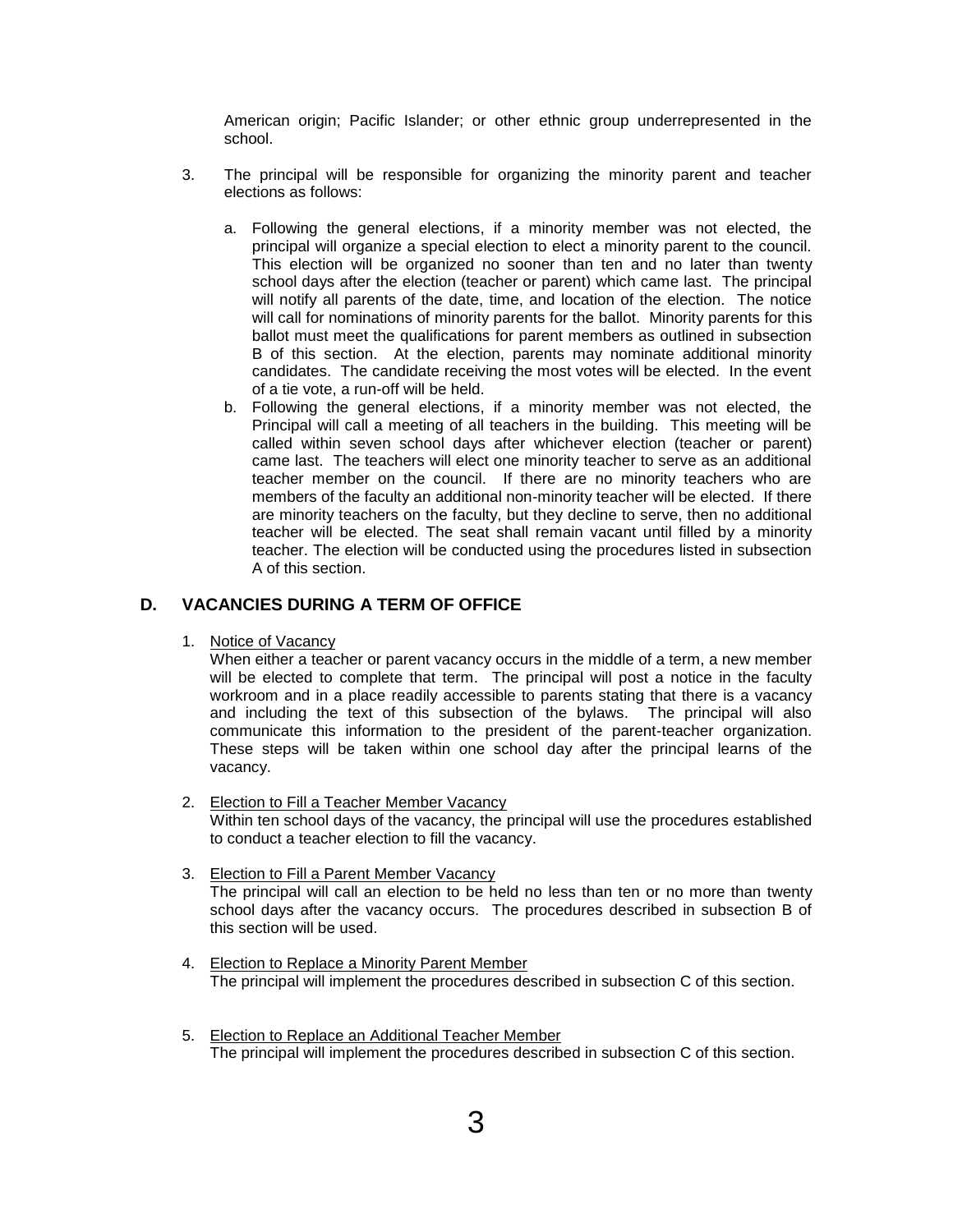## **III. COUNCIL TRAINING**

#### **A. NEW MEMBERS**

A member elected for the first time will complete a minimum of six hours of training in the process of school-based decision making no later than thirty (30) days after the start of his or her term. He or she can get that training any time between the date elected and the 30 day deadline. This training must be provided by a person endorsed by the Kentucky Department of Education.

### **B. EXPERIENCED MEMBERS**

A member elected who has served on a council previously will complete at least three hours of training in the process of school-based decision making no later than onehundred-twenty (120) days after the start of his or her term. This training may be obtained up to a year before the 120-day deadline. This training must be provided by a person endorsed by the Kentucky Department of Education. Experienced members may get training credit by attending any of the approved SBDM training workshops offered by endorsed trainers.

## **C. MID-YEAR VACANCIES**

Members who are elected to fill a vacant position in the middle of the year will complete the required training no more than thirty (30) after they are elected. This training must be provided by a person endorsed by the Kentucky Department of Education.

#### **D. REPORTING**

By November 1 of each year, the principal will ensure that names, addresses, and the training completed of each council member are reported to the Kentucky Department of Education.

# **IV. STANDARDS OF CONDUCT**

## **A. ATTENDANCE**

Members of the council will attend all council meetings. Between the date of the elections and July 1, members-elect are expected to attend all council meetings. If a member is unable to attend a meeting, he or she will notify the Chair of the Council. If a member is unable to attend on a consistent basis, the Chair of the Council will contact the member to consult and to discuss the possibility of resignation. A member who has three unexcused absences from council meetings will resign.

### **B. CONFLICT OF INTEREST**

A school council member cannot participate in the discussion of or decision-making about any issue in which he or she has a business or financial interest.

#### **C. ONGOING ELIGIBILITY**

Any member who ceases to be eligible to serve on the council will resign.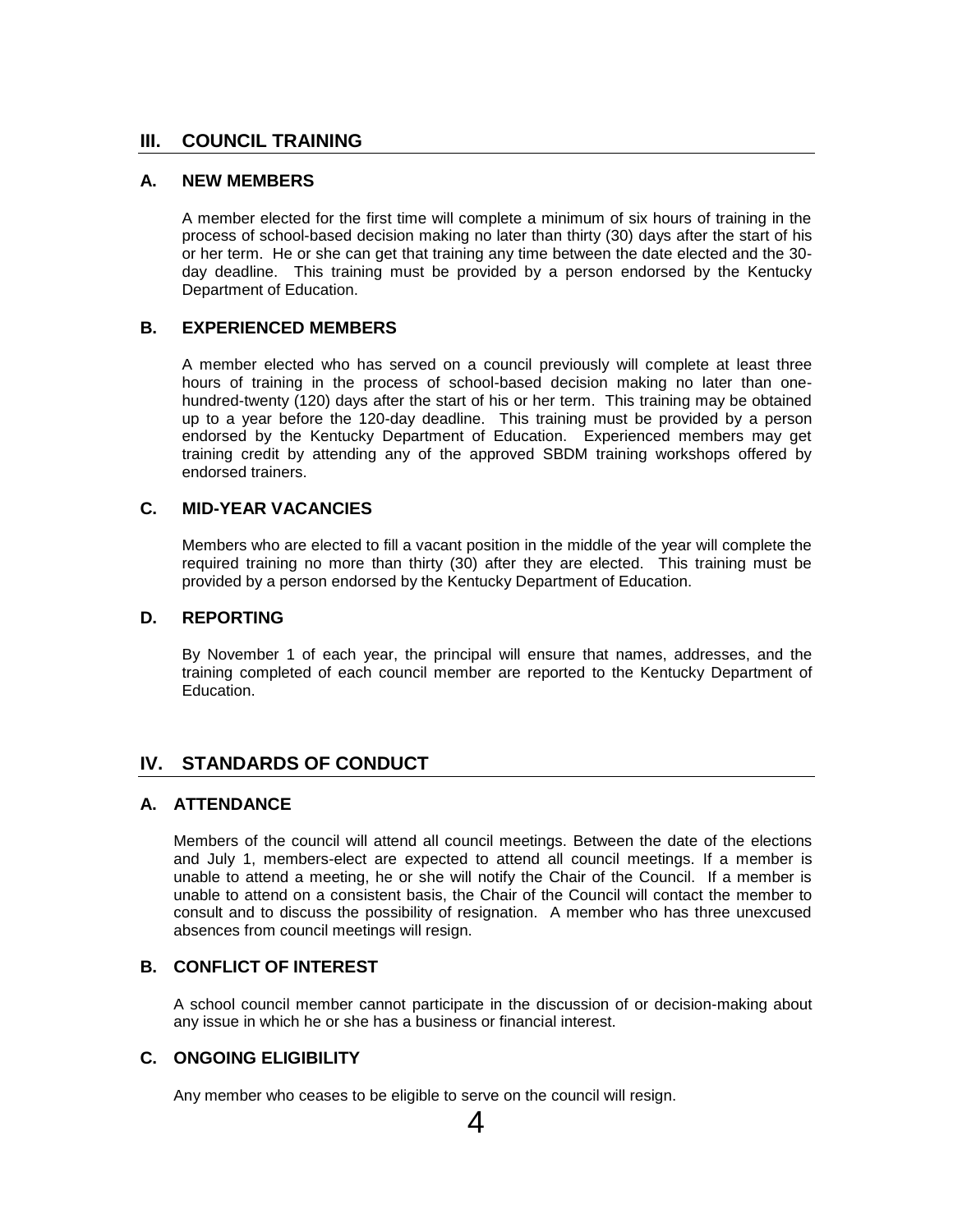## **D. IMPROPER MEETING**

Council members will not meet to discuss council business in a group that constitutes a quorum without following the procedures for scheduling a meeting of the full council in accordance with the Open Meetings Law.

### **E. INTENTIONAL INTERFERENCE WITH SCHOOL-BASED DECISION MAKING**

No member of the council will intentionally engage in a pattern of practice which is detrimental to the successful implementation of or which circumvents the school-based decision making process.

# **V. REMOVAL OF MEMBERS**

A member who violates the standards of conduct and does not submit a written letter of resignation to the council could be reprimanded or removed in one of the following ways:

## **A. COMMISSIONER'S RECOMMENDATION**

The Commissioner of Education can recommend removal for immorality, misconduct in office, incompetence, and willful neglect of duty or nonfeasance. The local board of education then holds a hearing into the charges to decide whether removal is warranted.

## **B. OFFICE OF EDUCATION ACCOUNTABILITY**

The Office of Education Accountability (OEA) can investigate claims of intentional interference with school-based decision-making. If the OEA cannot resolve the issue, it is forwarded to the Kentucky Board of Education, which holds a hearing to determine whether the charges are valid. The first time the Kentucky Board finds a person guilty of such interference, the person will receive a reprimand. The second time, the person can be removed from office.

## **VI. MEETINGS**

### **A. ALL MEETINGS**

- 1. Council meetings will comply with the requirements of the Open Meetings Law.
- 2. Council meetings will be open to the public unless the council goes into closed session under the provisions of the Open Meetings Law.

### **B. REGULAR MEETINGS**

- 1. Meeting dates, locations, and times will be determined at the July and January meetings. The dates and times for August – January will be set in July and the dates and times for February – July will be determined at the January meeting. \*Not in LES Bi-Laws
- 2. The principal will send an email to the staff including a copy of the regular meeting schedule and in a place regularly accessible to parents. He or she will use any other methods deemed appropriate to make the schedule readily available to the public.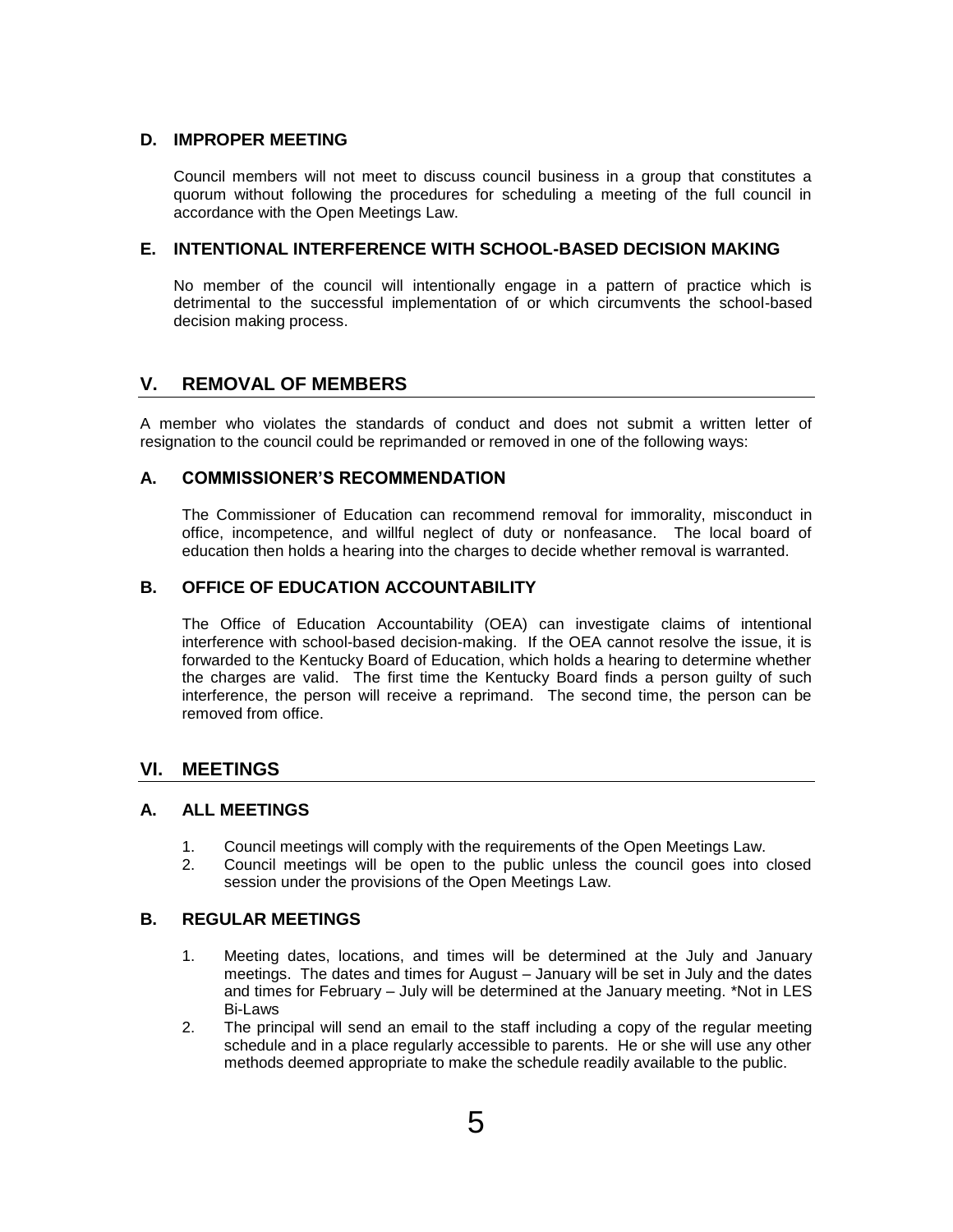# **C. SPECIAL MEETINGS**

- 1. Any meeting not at the regular meeting time or place is a special meeting.
- 2. A special meeting of the council may be called by the chairperson or by a majority of council members.
- 3. Any special meeting of the council will comply with the requirements of the Open Meetings Law; therefore, the following steps will be taken:
	- a. Written Notice The person or persons calling the meeting will prepare and sign a written notice that states the date, time, and place of the special meeting and an agenda for the meeting. Only issues listed on that agenda may be discussed at the special meeting. Items may be subtracted from that agenda before approval at the meeting but they cannot be added or revised.
	- b. Delivery Of Notice The person or persons calling the meeting will arrange for the written notice to be delivered to every council member and to any media organization that has made a written request to be notified of council meetings. The delivery can be made ONLY by hand, fax, or US mail. Email may not be used as the sole method to deliver a special meeting notice. The notice will arrive at least 24 hours before the time set for the meeting.
	- c. Posting Of Notice The notice will be posted conspicuously at the school, and also at the building where the meeting will be held if the meeting will not be held at the school. These copies will be posted as soon as possible after the meeting is called, but definitely no less than 24 hours before the meeting will be held.

# **D. CLOSED SESSIONS**

The council may go into closed session only to discuss hiring personnel, or actual or pending litigation. The following procedures will be followed to go into a closed session:

- 1. A motion will be made and a vote taken that the council go into closed session to discuss individual applicants for hiring under KRS 61.810(1)(c) or litigation under KRS 61.810(1)(f).
- 2. The motion and results of the vote including the statute number allowing the closed session will be recorded in the council minutes.
- 3. Only the topic announced in the open session motion may be discussed in the closed session.
- 4. No council action may be taken in a closed session.
- 5. The council will return to open session to make any decisions.
- 6. The decisions will be recorded in the council minutes.

# **E. PUBLIC INPUT**

- 1. Every agenda will include a public comment item.
- 2. Public input may be informal with the chairperson calling on persons who wish to speak.
- 3. If more than several people wish to speak, the chairperson will have the option of setting time limits for speakers based on the time allotted for this item, the number wishing to speak, and any extra time left on the agenda; or if the agenda will run over, by consensus of the members present to continue.

# **VII. AGENDAS**

# **A. AGENDA REQUESTS**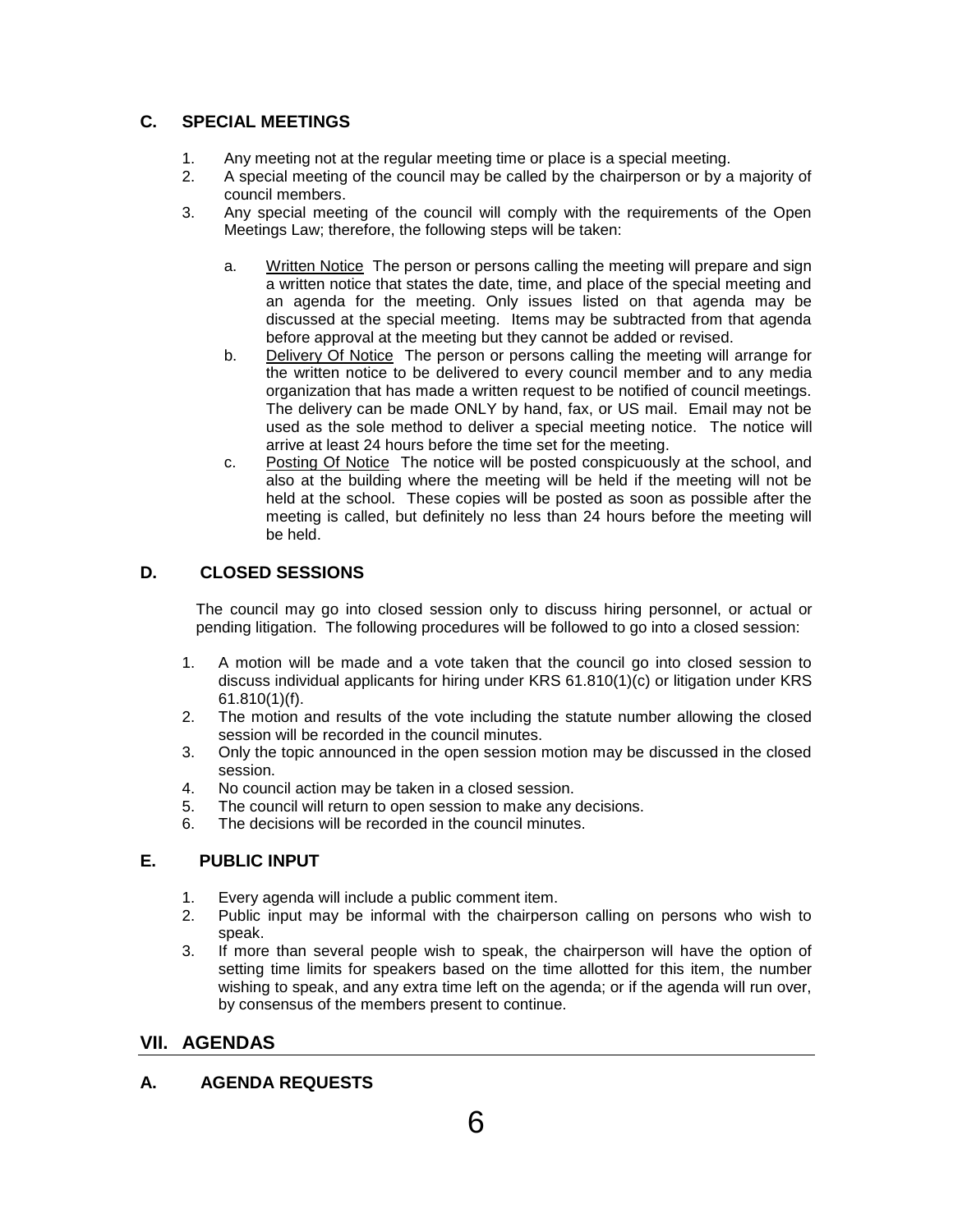Anyone may submit items for inclusion on the agenda to the chairperson. Items must be submitted no later than two school days before a scheduled meeting.

#### **B. PRELIMINARY AGENDA**

The chairperson will prepare a preliminary agenda marked as such to be shared in an email and in a place readily accessible to all parents and distributed to all council members at least twenty four (24) hours before each regularly scheduled council meeting. Each preliminary agenda will include the following items:

#### 1. Opening Business

- a. Approval of the Agenda
- b. Approval of minutes of the previous meeting
- c. Good News Report(s)
- d. Public Comment
- 2. Student Achievement
- 3. School Improvement Planning Report
- 4*.* Budget Report
- *5*. Committee Reports
- *7. New Business*

## **C. APPROVAL OF AGENDA**

At the beginning of each regular council meeting, the council will approve an agenda for the meeting. Items on the preliminary agenda may be added, deleted, or modified at this time.

### **D. MATERIALS PRESENT AT COUNCIL**

- 1. The chairperson shall bring a binder with information from previous meetings.
- 2. All council members shall bring their copies of their SBDMC packets they receive.
- 3. The board shall provide an updated financial report to the SBDMC at the March meeting.

### **VIII. RECORDS**

#### **A. COPIES**

At least one notebook of council records will be maintained and made available in the school office. This notebook will contain copies of the council by-laws, all council policies, and council minutes for the current year, the current council budget, and the current School Improvement Plan.

### **B. OPEN RECORDS REQUESTS**

The principal will be the official records custodian and will make the notebooks of council by-laws, policies, minutes, budgets, current CSIP, and other council records available in response to written requests. A fee set by the Board of Education may be charged to cover copying costs other than staff time to make the copies in accord with the provisions of the Open Records Law. Persons who want copies of documents in the council binder will give the principal a written request.

#### **C. OFFICE COPIES**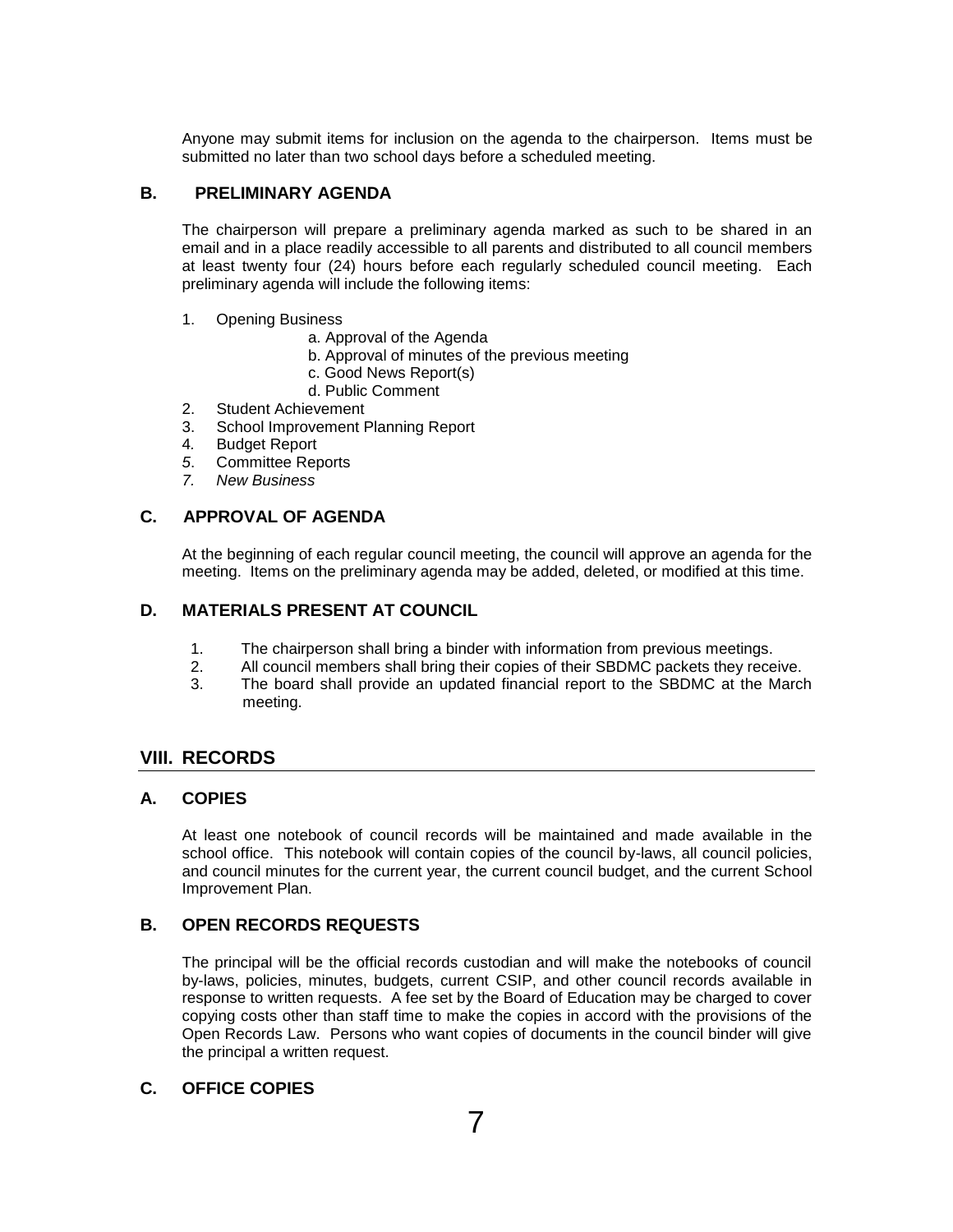All council records will be maintained in the school office in accordance with the State Archives Records Retention Schedule (725 KAR 1:030).

# **D. REQUESTS FOR COUNCIL RECORDS**

- 1. Requests for council records must be made in writing to the principal. Requests must include specific documents and dates.
- 2. A minimal fee for copying of council records shall be applied per copy unless the request is for the Comprehensive School Improvement Plan document.
- 3. The fee for a copy of the Comprehensive School Improvement Plan document shall be the school's cost for one copy, as per printing records.
- 4. The requested records must be provided to the person making the request within 3 business days.
- 5. The school secretary shall make or provide copies of requested documents at the principal's request.
- 6. School council records will be available for inspection during the hours the school office is open (8:00 a.m. – 3:00 p.m.).
- 7. The custodian of records for the school shall be the principal, and the principal shall make the final determination regarding which records not listed above are available for inspection and all matters in regards to open requests not covered in this policy.

# **IX. COUNCIL OFFICERS AND DUTIES**

## **A. VICE-CHAIRPERSON**

The vice-chairperson will be chosen by consensus from within the council membership. The vice-chairperson will act as chairperson in the absence of the chairperson. The vicechairperson will be elected during the July meeting.

## **B. RECORDER**

Take minutes at each council meeting that includes an accurate record of all motions made and all decisions or actions taken.

# **X. COMMITTEES**

## **A. USE OF COMMITTEES**

Committees will be used to support and to accomplish tasks of the council.

## **B. COMMITTEE APPOINTMENTS**

The council will adopt a committee's policy to facilitate the participation of interested persons. The policy will include the number of committees, their jurisdiction, their composition, and the process for membership selection. Based on CSIP goals, the administration will assign teachers to various committees.

## **C. MEMBERSHIP AND ELECTION OF CHAIR**

1. All certified staff may participate in the shared decision making process at Lincoln Elementary School by serving on committees in their areas of interest.

2. Representatives from the faculty, support staff, parent, and students shall be invited to serve on the committees.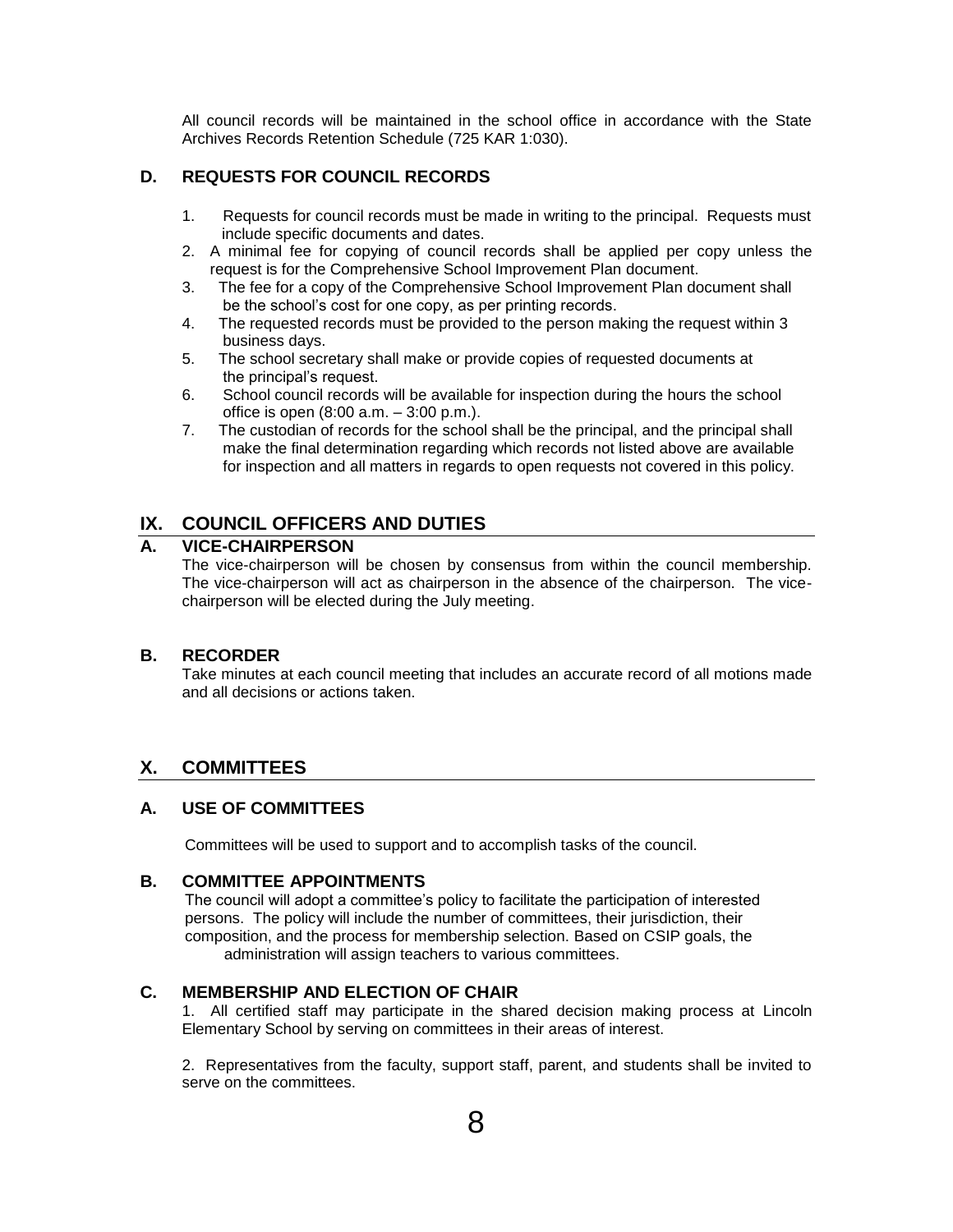3. Committee membership is open to interested persons

4. Committee membership will be determined by posting a sign-up sheets in the school and community no later than May 1, and notifying teachers and parents in writing or via email of their committee appointments by July 1. Teachers or parents who volunteer to serve on a particular committee through the sign-up process below shall be considered appointed to the committee.

5. Committee membership shall be limited to 15 persons, as the discretion of the council.

6. Committees shall elect a chairperson from their membership no later than September 1 who shall serve for a term of no longer than one year.

# **XI. DECISION-MAKING**

### **A. QUORUM**

A majority (more than half) of the members, including at least one parent member, will constitute a quorum. A quorum must be present for the council to take action.

## **B. COUNCIL RESPONSIBILITIES**

The council will make no decisions on issues that are not under council jurisdiction by law. The following issues are within the purview of the School-Based Decision Making Council:

- 1. School Improvement Planning
- 2. School Safety Plan
- 3. Ungraded Primary Program (Elementary)
- 4. Assessment Data Analysis
- 5. Achievement Gap Targets
- 6. Professional Development
- 7. Spending on textbooks, instructional materials, student support, student incentives, and staff (including determination of the number of persons to be employed in each job classification)
- 8. Consultation before the principal selects people to be hired (see Consultation Policy)
- 9. Selection of a new principal
- 10. Adoption of policies in the following areas:
	- a. Alignment with State Standards
	- b. College-Level Courses (Secondary)
	- c. Committees
	- d. Consultation
	- e. Curriculum
	- f. Discipline, Classroom Management, and School Safety
	- g. Extracurricular Programs
	- h. Instructional and Non-Instructional Staff Time Assignment
	- i. Instructional Practices
	- j. Parent Engagement (Title I Schools)
	- k. Program Appraisal
	- l. School Day and Week Schedule
	- m. School Space Use
	- n. Student Assignment
	- o. Technology Use
	- p. Wellness (Primary to Grade 6)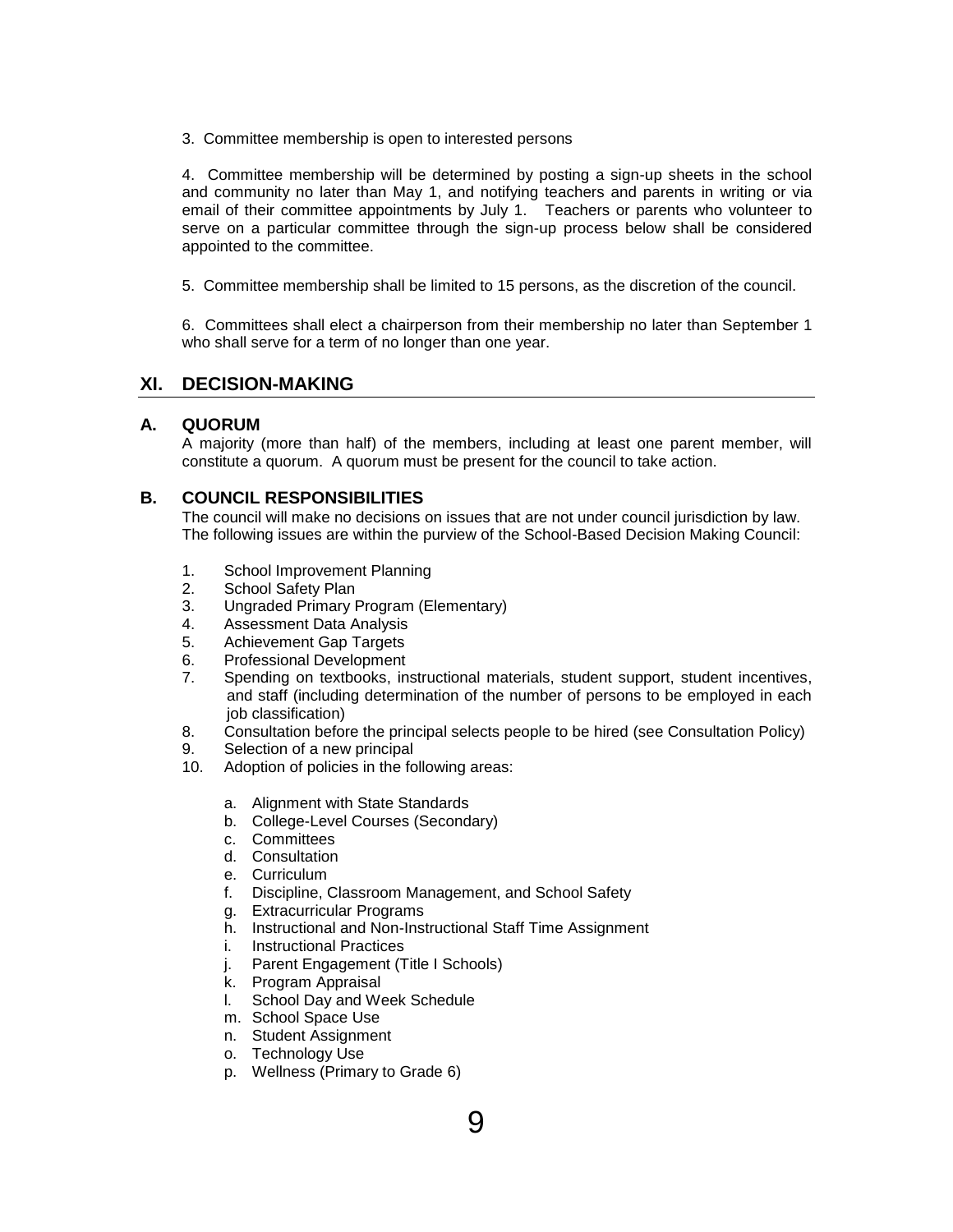q. OTHER: Policies not required by law but required by the local district, and areas not required by law but required by the Standards and Indicators for School Improvement for Level 3.

# **C. CONSENSUS**

 The school council will make decisions by consensus except as otherwise designated in the by-laws using the following guidelines:

- 1. A motion and a second are made.
- 2. After discussion of an item, the chair or any member may state the consensus of the group in one or two sentences.
- 3. The chair will ask whether any member disagrees with that statement.
- 4. If all members agree, the decision will be recorded as a unanimous decision in the minutes.
- 5. If a member disagrees, the discussion will continue until a suggestion of consensus is made that draws no disagreement, or until the third suggestion of consensus fails.

# **D. ALTERNATIVE TO CONSENSUS**

When a third suggestion of consensus fails, the council may by majority vote determine to:

- 1. Vote to send the issue back to a committee
- 2. Form an ad hoc committee to study the issue further (the motion on this vote shall include a regular meeting date when the council will hear from the committee), or
- 3. Decide the issue by majority vote of the council.

# **E. CRITERIA FOR MAJORITY VOTE**

A majority vote of the council shall be taken after consensus fails three times if the issue meets the following criteria:

- 1. The issue involves the selection of a new principal: the council shall vote and the candidate receiving the majority shall be selected.
- 2. The issue involves the number of persons to be employed in each job classification, the textbooks to be purchased, or the budget for or purchase of student support services.
- 3. The issue is whether to continue to meet for longer than 90 minutes.
- 4. The federal or state government or the Dayton Board of Education has set a deadline by which the school council must make a final decision and that deadline will occur before the next regular council meeting.
- 5. The members of the council cannot agree by consensus to decide the issue at a special meeting and a majority of the council members wish to decide the issue by a majority vote. When the above exceptions do not apply and consensus cannot be reached, the issue may be placed on the agenda for the next regular meeting or special meeting and the decision may be made at the meeting by majority vote of the council. When voting, any abstention is counted with the majority vote.

## **F. ADOPTION OF POLICIES**

- 1. Policies are defined as written documents that establish rules, procedures, guidelines, standards, or principles to guide decision-making in various situations.
- 2. To be officially adopted, a policy will have a reading at two different council meetings.
- 3. Adopted policies are binding until the council amends them.